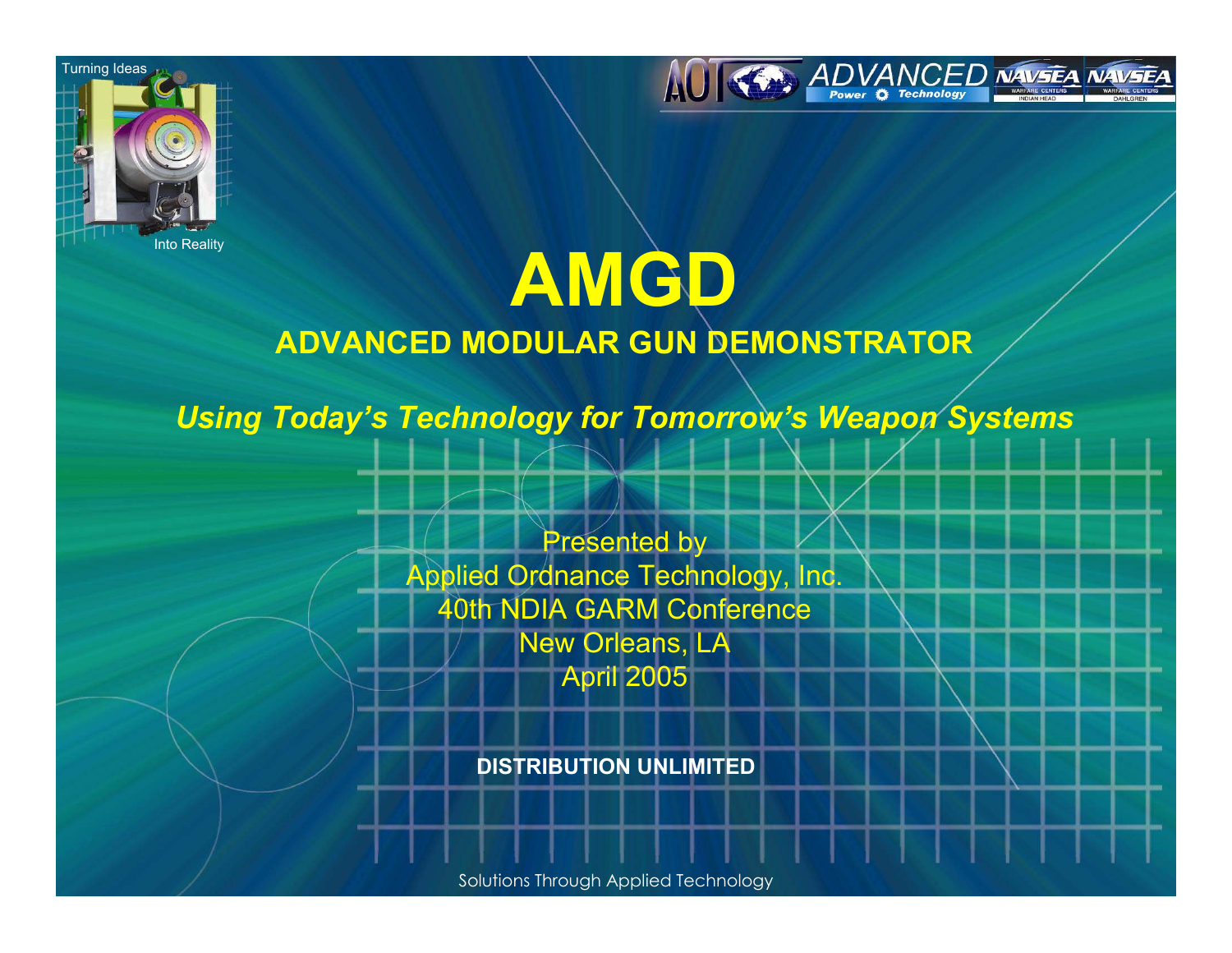

•**Modular Modular**

### AUTH ADVANCED NAVSEA NAVSEA **PROGRAM OVERVIEW PROGRAM OVERVIEW**



**Available Now!**

#### **Demonstrated:**

- **Operating Pressures Up to 100KSI**
- **25 shots; 100% Success**
- **Seal Cartridge Performance**
- **Chamber / Barrel Connection**
- **Simultaneous Ignition of Modular Prop Charge**
- **Chamber Sized for 110-cal. System**
- **System Can be Upgraded to 200-cal. System**

•**Large Caliber Large Caliber**

•**High Performance High Performance**

•**Hypervelocity Hypervelocity**



#### **Available FY06.**



**Upcoming:** • **Use Existing Parts** •**Test Shots at 100KSI**

- **Add a Barrel Segment**
- **Fire Instrumented Projectile**

**Near Future:**

- **Use Existing Parts**
- **Custom Stand**
- **Test Shots at 100KSI**
- **Add Additional Barrel Segment**
- **Use Larger Volume Chamber**
- **Launch Instrumented Projectile at High Speeds**
- **Use Advanced Gun Propellants**

**Available FY07.**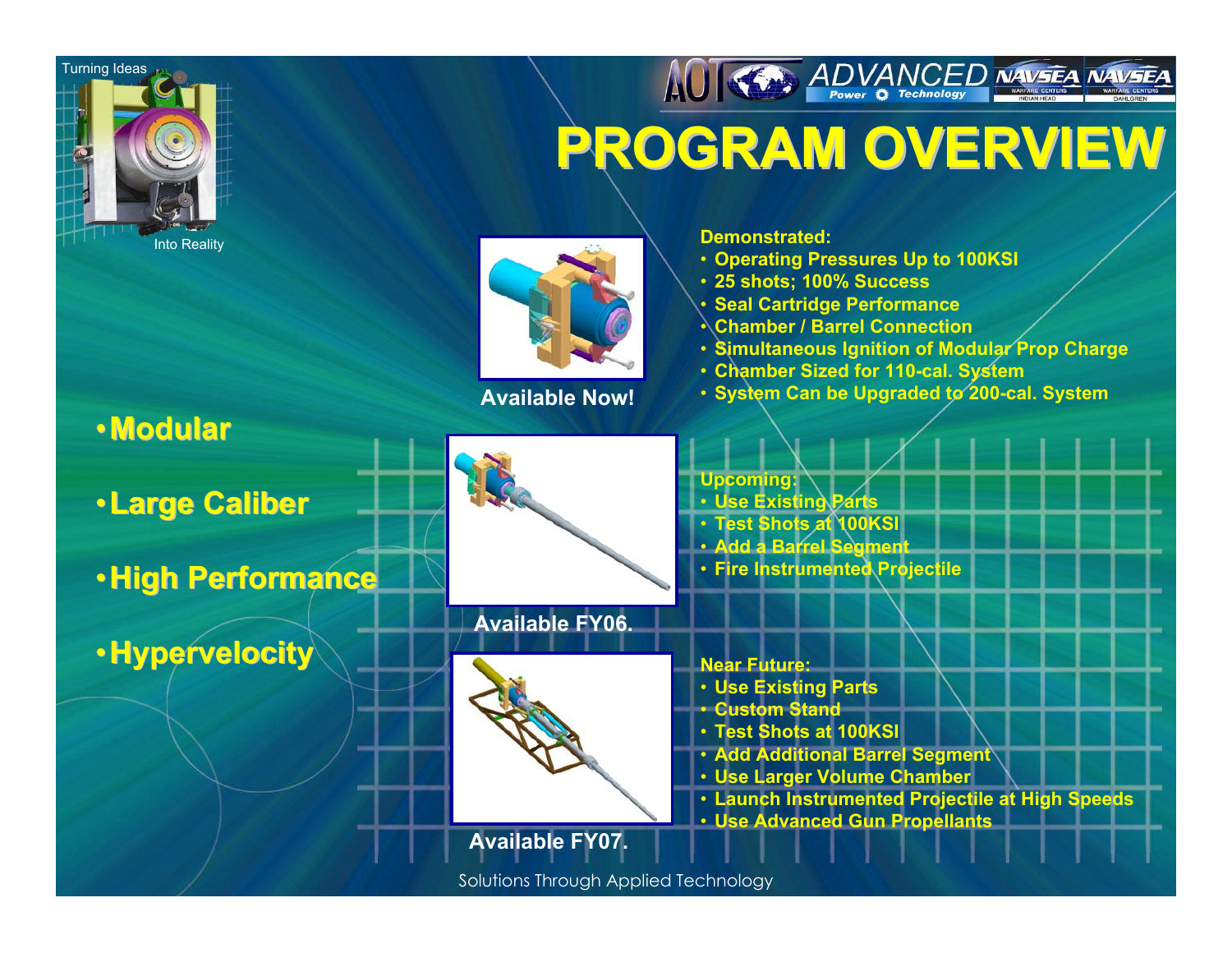

# **PROGRAM OBJECTIVES PROGRAM**

**AO KAY ADVANCED NAVSEA NAVSEA** 

**The program objective is to provide the DoD community with a large caliber, high energy, high pressure, high velocity TEST GUN for caliber, high energy, high pressure, high velocity TEST GUN for advancing gun, projectile, propulsion and ammunition technology.** 

- **Hypervelocity Research Platform (Large Caliber)**
- **Advanced Projectiles Advanced Projectiles**
- **Advanced Gun Propellants**
- **Advanced Propulsion & Ignition Systems Advanced Propulsion & Ignition Systems**
- **Wear & Erosion Mitigation Wear & Erosion Mitigation**
- **Gun Instrumentation & Safety Systems Gun Instrumentation & Safety Systems**
- $\bullet$ **Barrel Coatings/Liners Barrel Coatings/Liners**
- **Lightweight Barrel Materials Lightweight Barrel Materials**



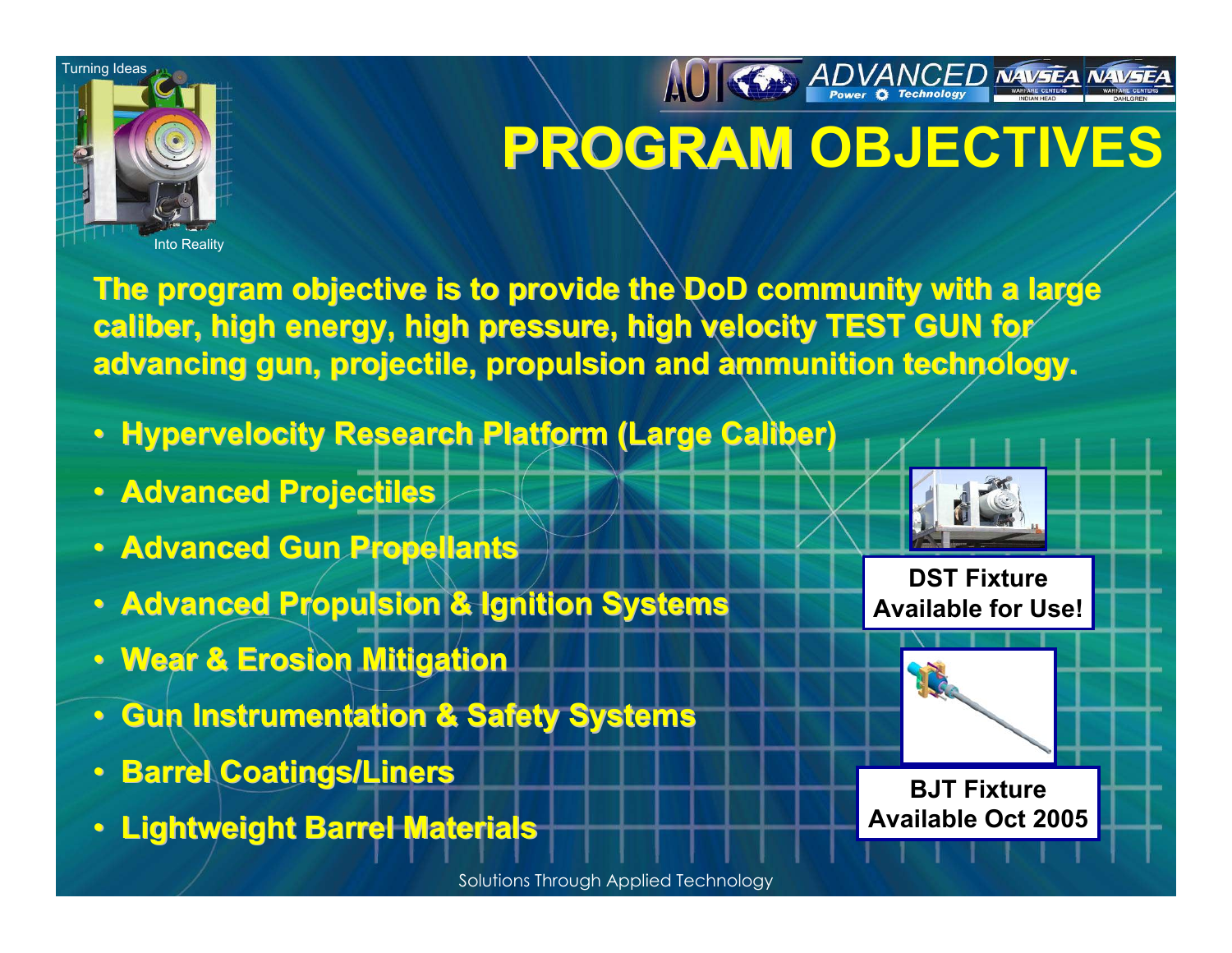



### **OUTLINE OUTLINE**

#### $\bullet$ **GUN DESIGN GUN DESIGN**



 $\mathbf \Omega$  **TEST DETAILS TEST DETAILS**  $\mathbf \Omega$  **PROPELLING CHARGE PROPELLING CHARGE**  $\bigcap$  **INSTRUMENTED PROJECTILE INSTRUMENTED PROJECTILE**  $\bullet$ **• AMGD PROGRAM PLAN** 

**PROGRAM OBJECTIVE PROGRAM OBJECTIVE AMGD Test Fixture**

Solutions Through Applied Technology

 $\Box$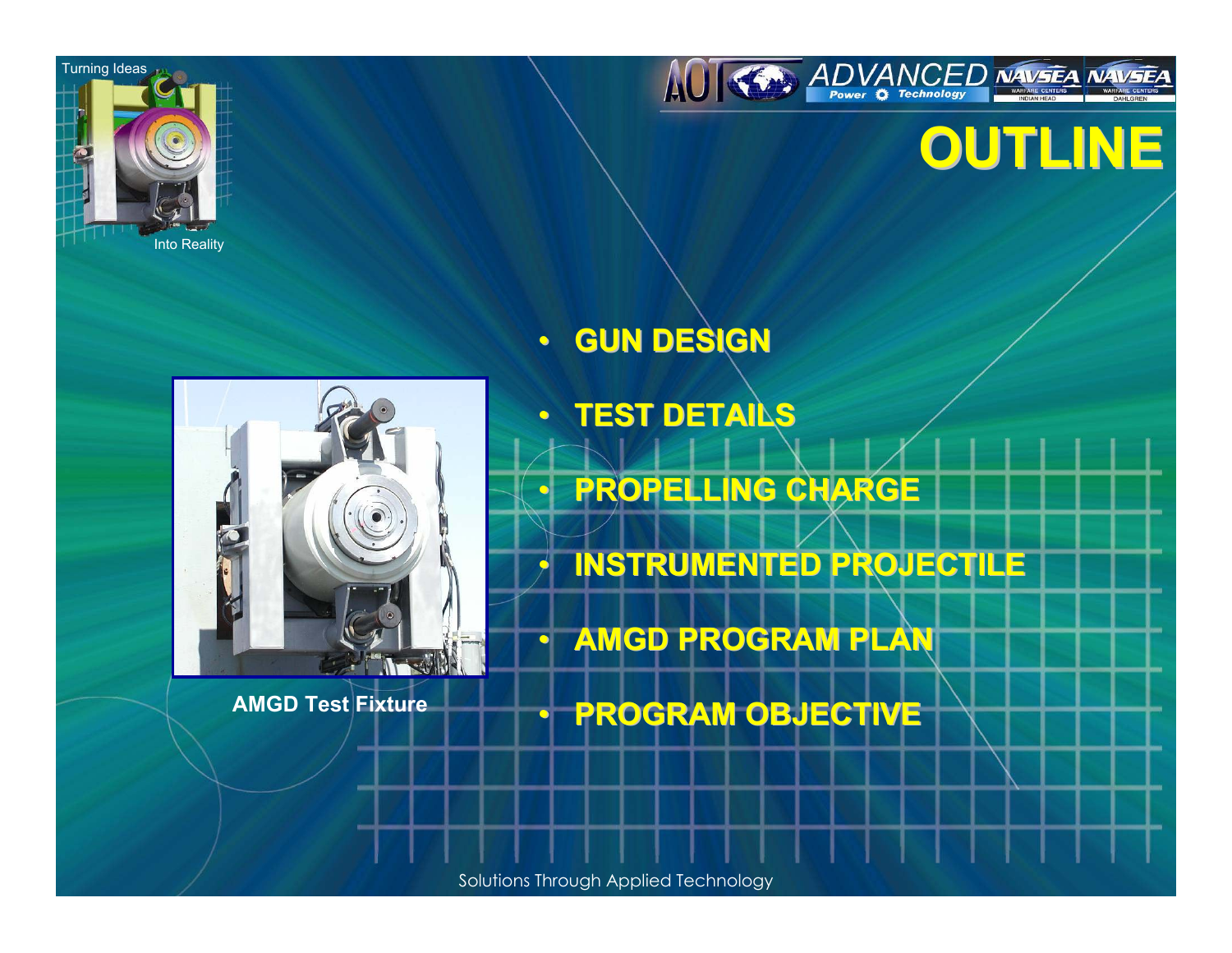

Into Reality



### **GUN DESIGN GUN DESIGN**

### **AOT designed a large AOT designed a large-caliber high energy, high caliber high energy, high-pressure, pressure, large-volume, chemical gun system.**

- •**High Energy, High Velocity, High Pressure Pressure**
- **Separable Chamber**
- •**Multiple, Large Volume Chambers Multiple, Large Volume Chambers**
- •**Disposable Seal Cartridge Disposable Seal Cartridge**
- **Segmented, Smoothbore Barrel**
- •**Patent 6,571,676 Patent 6,571,676**

**Test Fixture**



**Separable Chamber**



**Seal Cartridge**

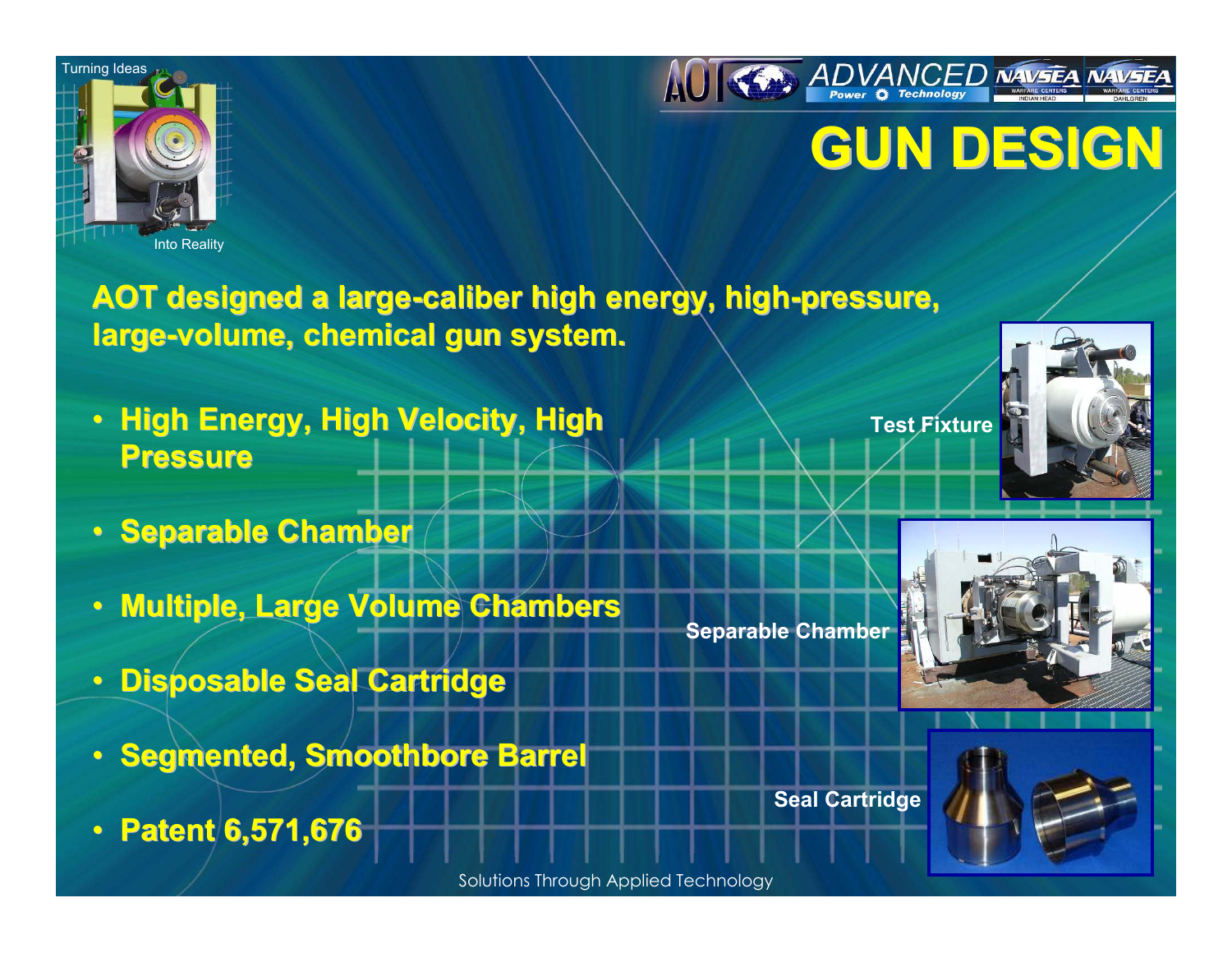





### **DST SIMULATION DST SIMULATION**

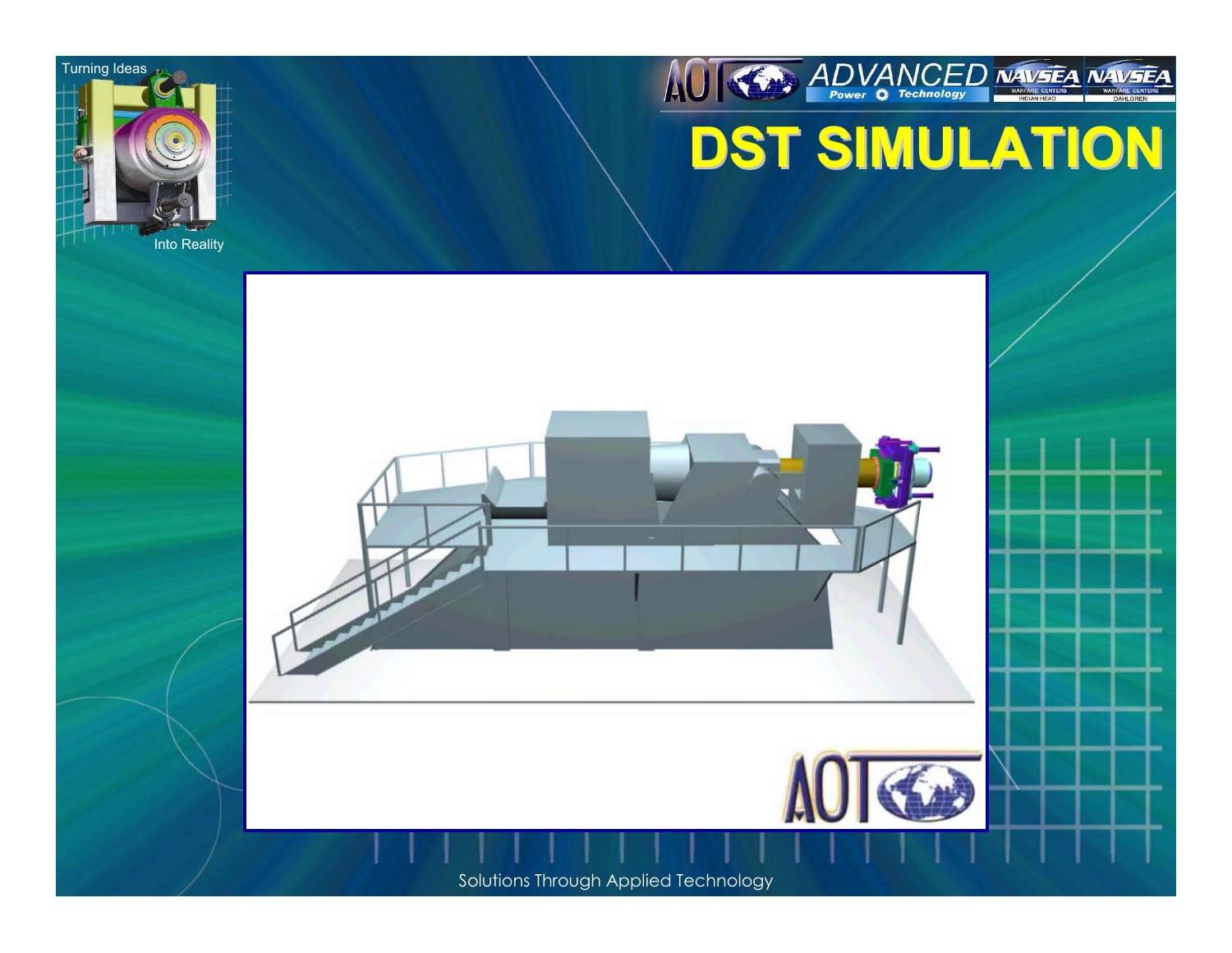



### **DST Fixture DST Fixture**

### **Objectives: Objectives:**

- **Seal Cartridge Performance**
- $\mathbin{\widehat{\hspace{1ex}}}$ **Chamber Pressures Up to 100 KSI Chamber Pressures Up to 100 KSI**
- $\mathbin{\widehat{\hspace{1ex}}}$ **• Chamber / Barrel Connection**
- Simultaneous Ignition of Modular **Prop Charge Prop Charge**

### **Fixture Features: Fixture Features:**

- $\mathbf \Omega$ **Full-scale 5 scale 5-in. Gun Parts in. Gun Parts**
- $\mathbf \Omega$ **Nozzle/Throttle to Simulate P-t Curve**
- $\Box$ **Automated Chamber / Barrel Automated Chamber / Barrel Connection Connection**

#### **Sequence of Pictures Showing Fixture Opening**









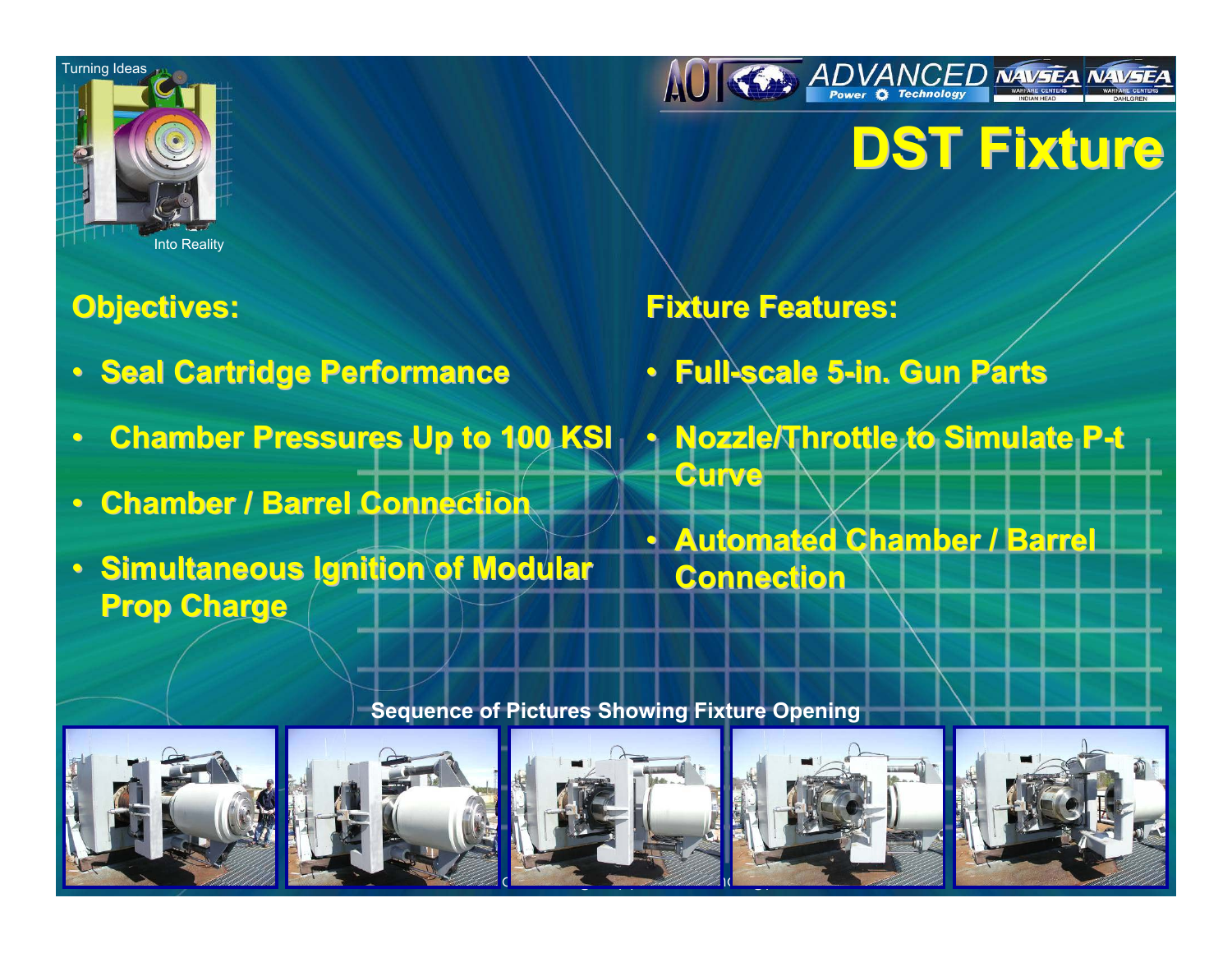



## **DST RESULTS DST RESULTS**

- **Test Performed at NSWC Test Performed at NSWC-DD**
- **Conducted 25 Shots Conducted 25 Shots**
- **Pressures Ranging from 40 Pressures Ranging from 40-100KSI**
- **Seal Cartridge Performance Exceptional**
- **Successfully Demonstrated Chamber/Barrel Coupling Coupling**
- **Modular Prop Charge Performance Repeatable Repeatable**

















**Fired Seal Cartridge**



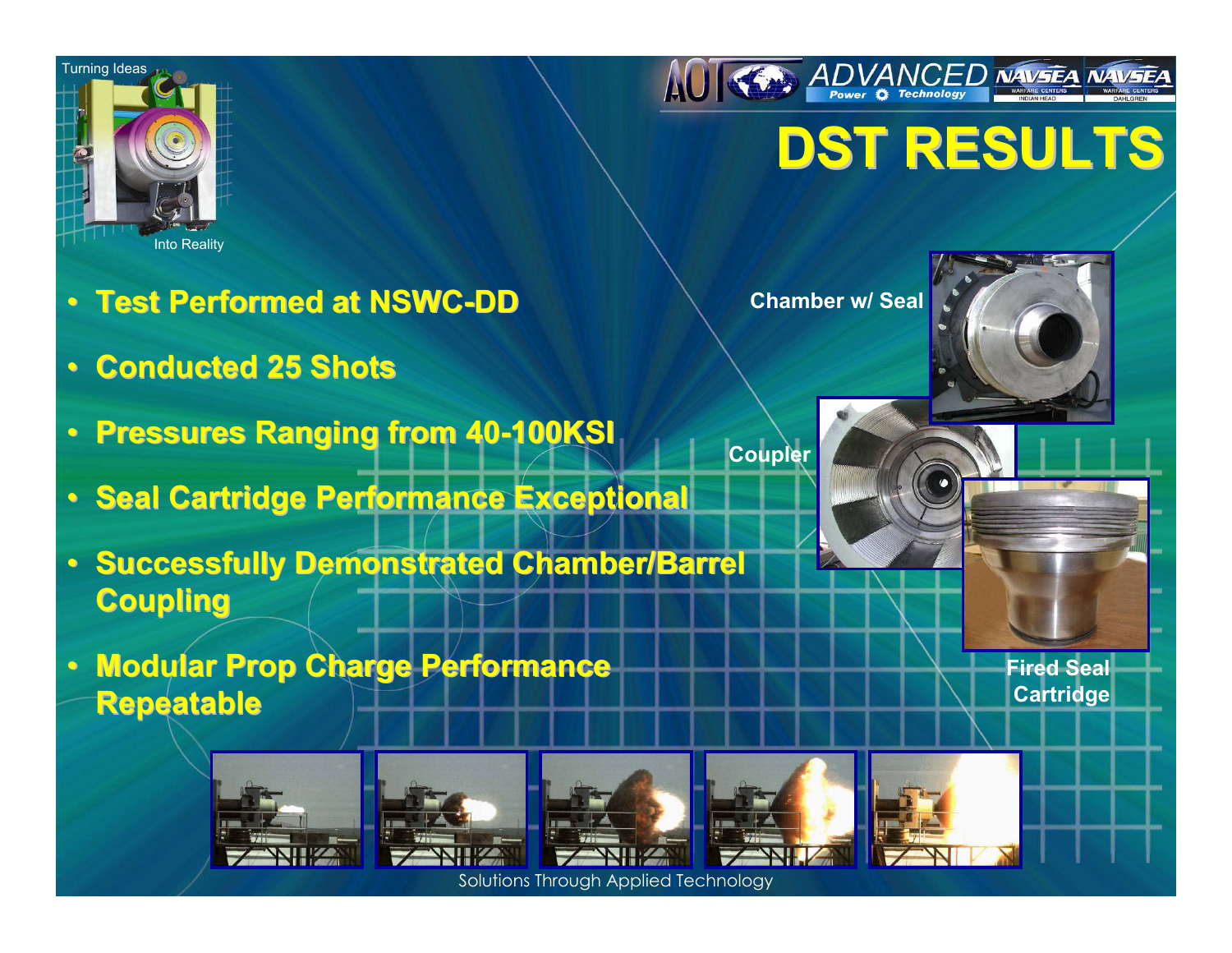

AUTH ADVANCED NAVSEA NAVSEA **SETBACK TEST FIRING SETBACK TEST FIRING**

## **AMGD - Dynamic<br>Setback Test** 15-18 April 2005

Solutions Through Applied Technology

|<br>| آ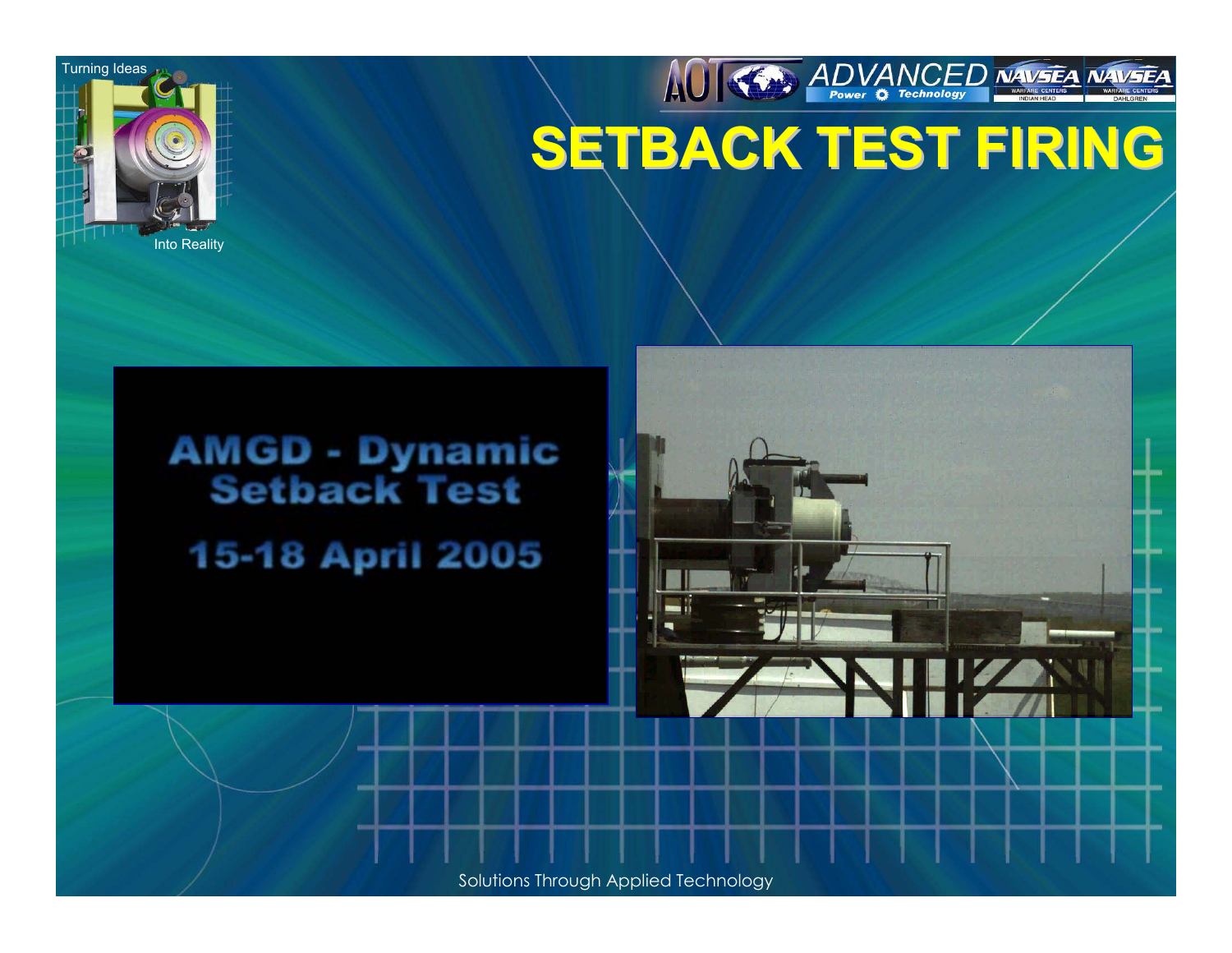



• **Modular Prop Charge Modular Prop Charge**

• **Simultaneous Module Ignition Simultaneous Module Ignition**

 $\mathbf C$ **Consumable Case Consumable Case**

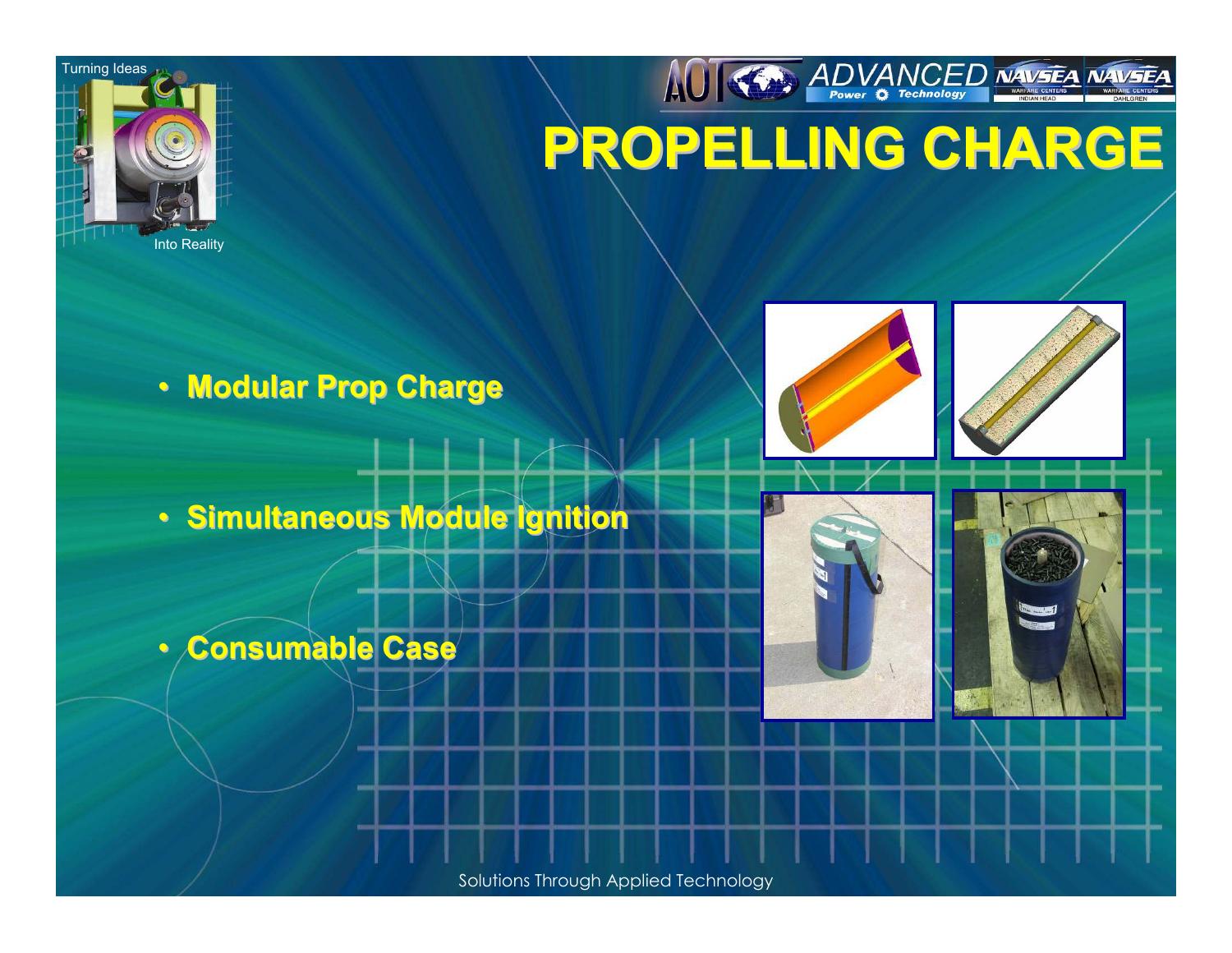

### AUTHER ADVANCED NAVSEA NAVSEA **PROPELLING CHARGE PROPELLING CHARGE**

Into Reality

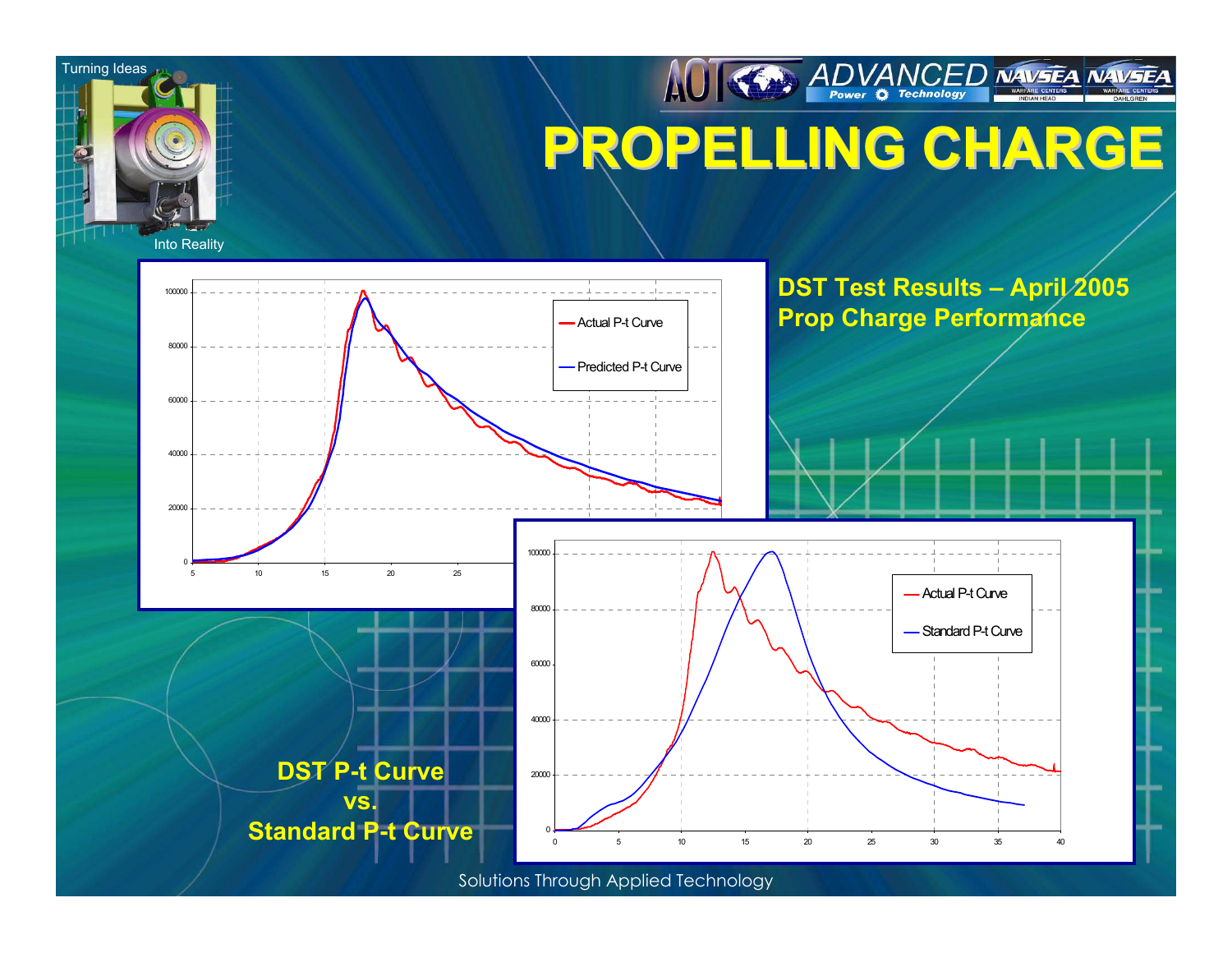

## **INSTRUMENTED PROJECTILE INSTRUMENTED**

**Turning Ideas** 

Into Reality

**Instrumented Monolithic Pusher Test Projectile (IMPTP)**



**Instrumented Pusher Assembly (IPA)**





**Instrumented Long Range Test Projectile (ILRTP)**

- $\mathbin{\widehat{\hspace{1ex}}}$ **Capture Interior and Exterior Ballistics Data**
- $\mathbin{\widehat{\hspace{1ex}}}$ **Leverage Army Instrumentation Expertise**
- **Utilize Existing, Gun Utilize Existing, Gun-proven Sensors and TM Solutions proven Sensors and TM Solutions**
- $\mathbin{\widehat{\hspace{1ex}}}$ **Embed Instrumentation in Modular Fashion Embed Instrumentation in Modular Fashion**
- •**Conduct Hypervelocity Research for Large Caliber Projectiles**

**State-of-the-Art + Timely + Robust + Low Cost = Low Program Risk!**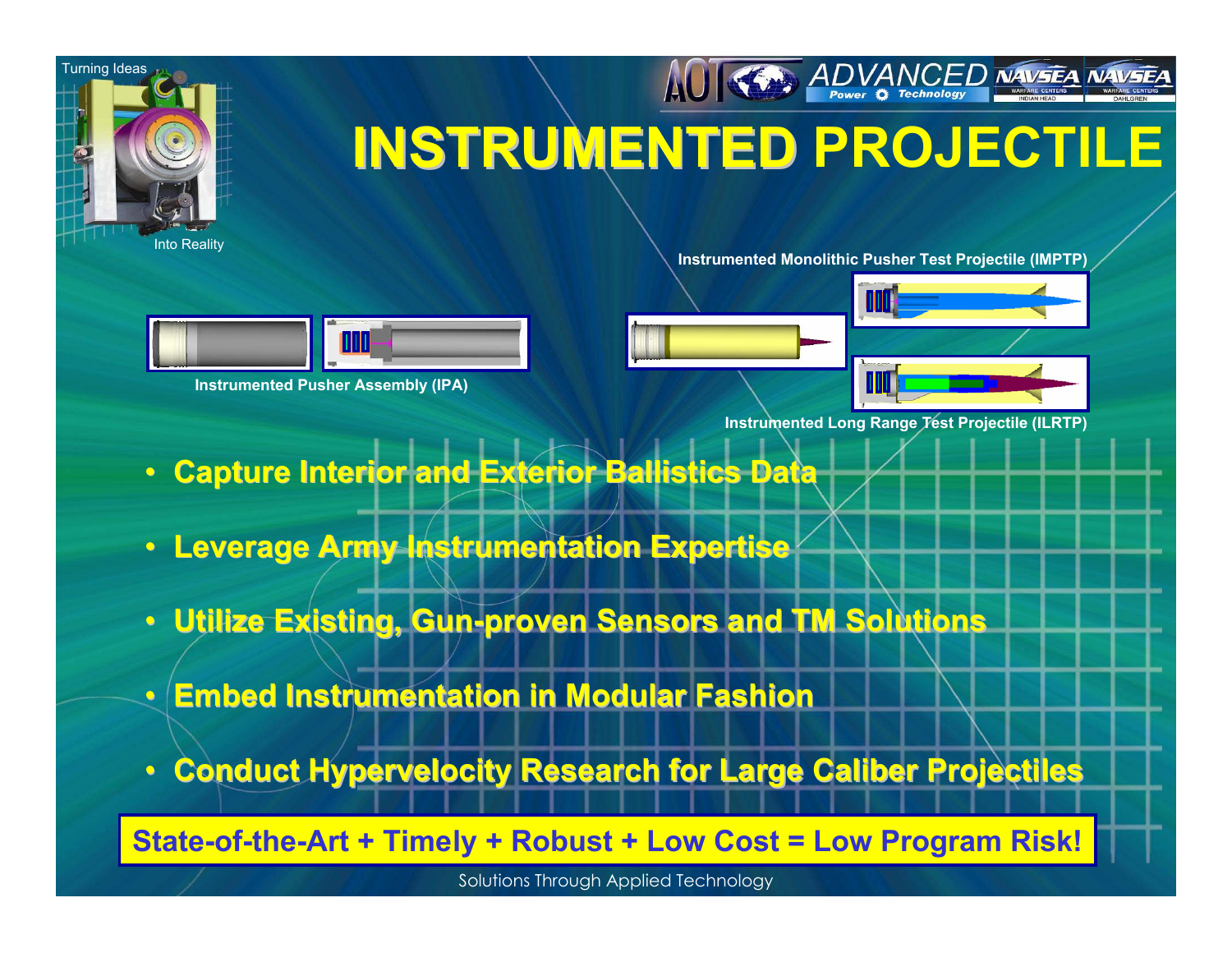

Into Reality

### AUTHOR ADVANCED NAVSEA NAVSEA **AMGD PROGRAM PLAN AMGD**

| <b>Test Name</b>                        | <b>Test Gun Configuration</b>       | <b>Projectile</b> | <b>Propellant</b>                         | <b>Status</b>  |
|-----------------------------------------|-------------------------------------|-------------------|-------------------------------------------|----------------|
| Proof-of-Concept                        | <b>Army Test Asset</b>              | <b>None</b>       | <b>M30A1</b>                              | Completed      |
| <b>Setback Test</b>                     | 5-in., 50L chamber                  | <b>None</b>       | <b>NACO</b>                               | Completed      |
| <b>Barrel Joint Test</b>                | 5-in./70-cal., 50L chamber          | <b>IPA</b>        | <b>Advanced Gun</b><br><b>Propellants</b> | <b>FY06 Q1</b> |
| <b>Propellant Characterization Test</b> | 5-in./110-cal., 50L or 100L chamber | <b>IMPTP</b>      | <b>Advanced Gun</b><br><b>Propellants</b> | <b>FY06 Q4</b> |
| 155mm Long Range Testing                | 155mm/200-cal.                      | <b>ILRTP</b>      | <b>Advanced Gun</b><br><b>Propellants</b> | <b>FY09 Q2</b> |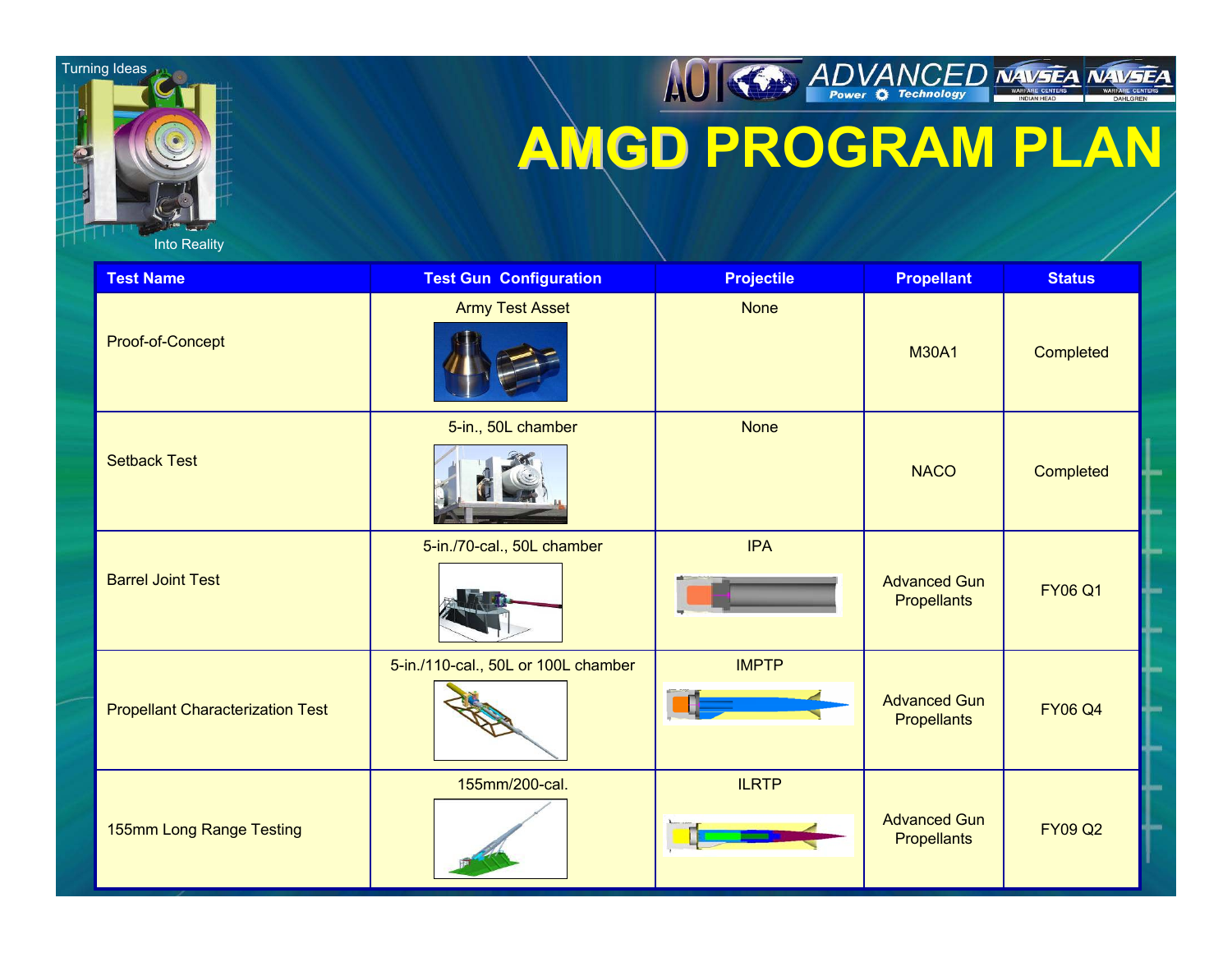



### **AMGD USES AMGD USES**



**DST Fixture Available for Use!**

**BJT Fixture October 2005!**



**XLR Fixture July 2006!**

### **Test Platform To: Test Platform To:**

- **Validate Modeling & Simulation**
- $\bullet$ **Develop Hypervelocity Projectile Develop Hypervelocity Projectile**
- $\mathbin{\widehat{\hspace{1ex}}}$ **Conduct High Velocity Penetration Effects Conduct High Velocity Penetration Effects**
- **Advance Gun Propellants**
- $\bullet$ **Evaluate Instrumentation High-G Survivability**
- **Evaluate Precision Guided Munitions**
- **Study Barrel Life Study Barrel Life**
- **Test Wear & Erosion Mitigation Test Wear & Erosion Mitigation**
- **Advance Gun Barrel Technology**